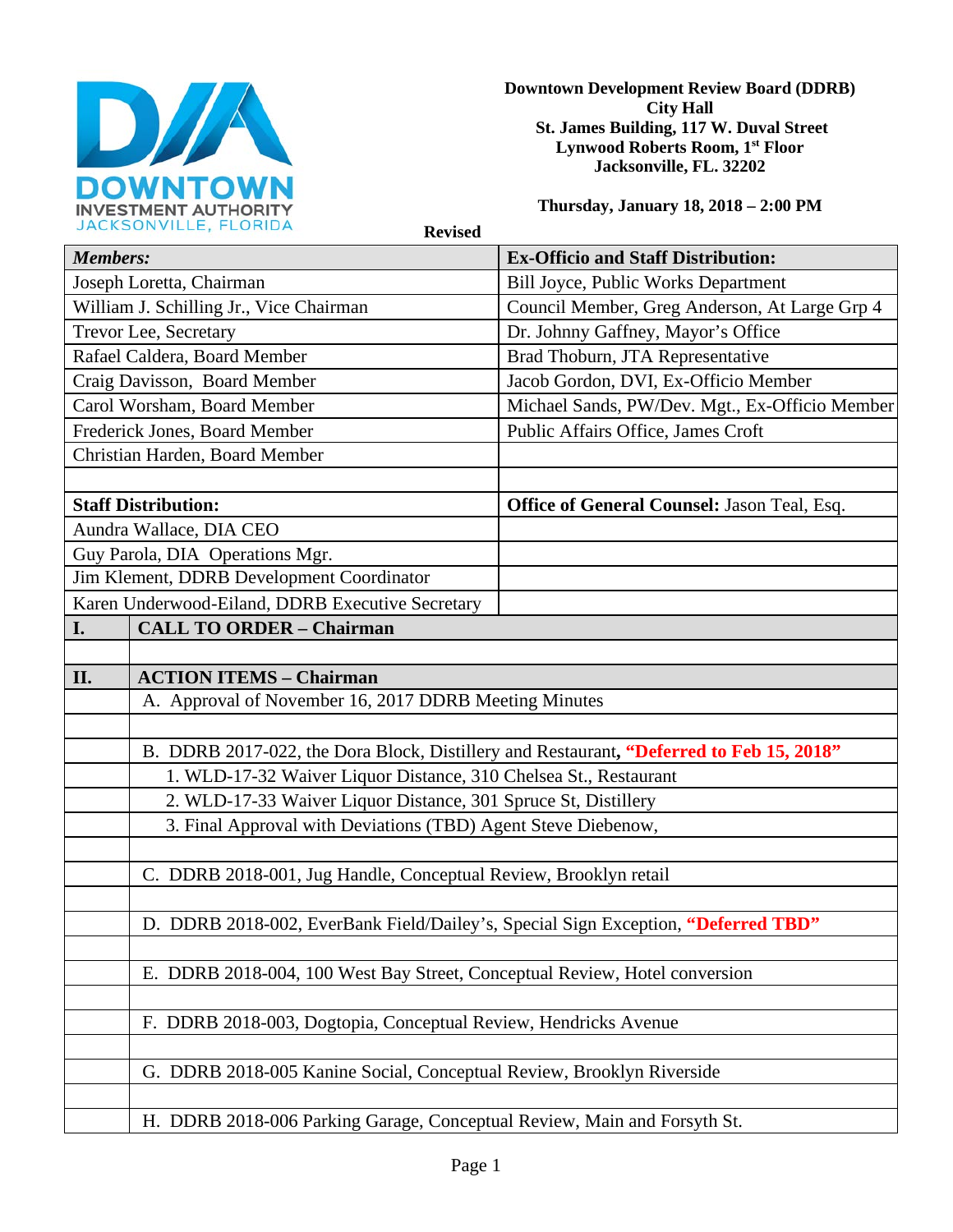|               | I. DDRB 2016-014, JRTC, Final Approval Review, Pending, Agent Pond "Deferred TBD" |  |
|---------------|-----------------------------------------------------------------------------------|--|
|               |                                                                                   |  |
| III.          | <b>INFORMATION/DISCUSSION ITEMS Chairman</b>                                      |  |
|               | Brooklyn Road Diet, information update                                            |  |
|               | Information-225 Water Street, Planter Improvements (Administrative review)        |  |
|               |                                                                                   |  |
| IV.           | <b>OLD BUSINESS - Chairman</b>                                                    |  |
|               |                                                                                   |  |
| $V_{\bullet}$ | <b>NEW BUSINESS - Chairman</b>                                                    |  |
|               |                                                                                   |  |
| VI.           | <b>PUBLIC COMMENTS - Chairman</b>                                                 |  |
|               |                                                                                   |  |
| VII.          | <b>ADJOURNMENT - Chairman</b><br><b>Next Scheduled Meeting: February 15, 2018</b> |  |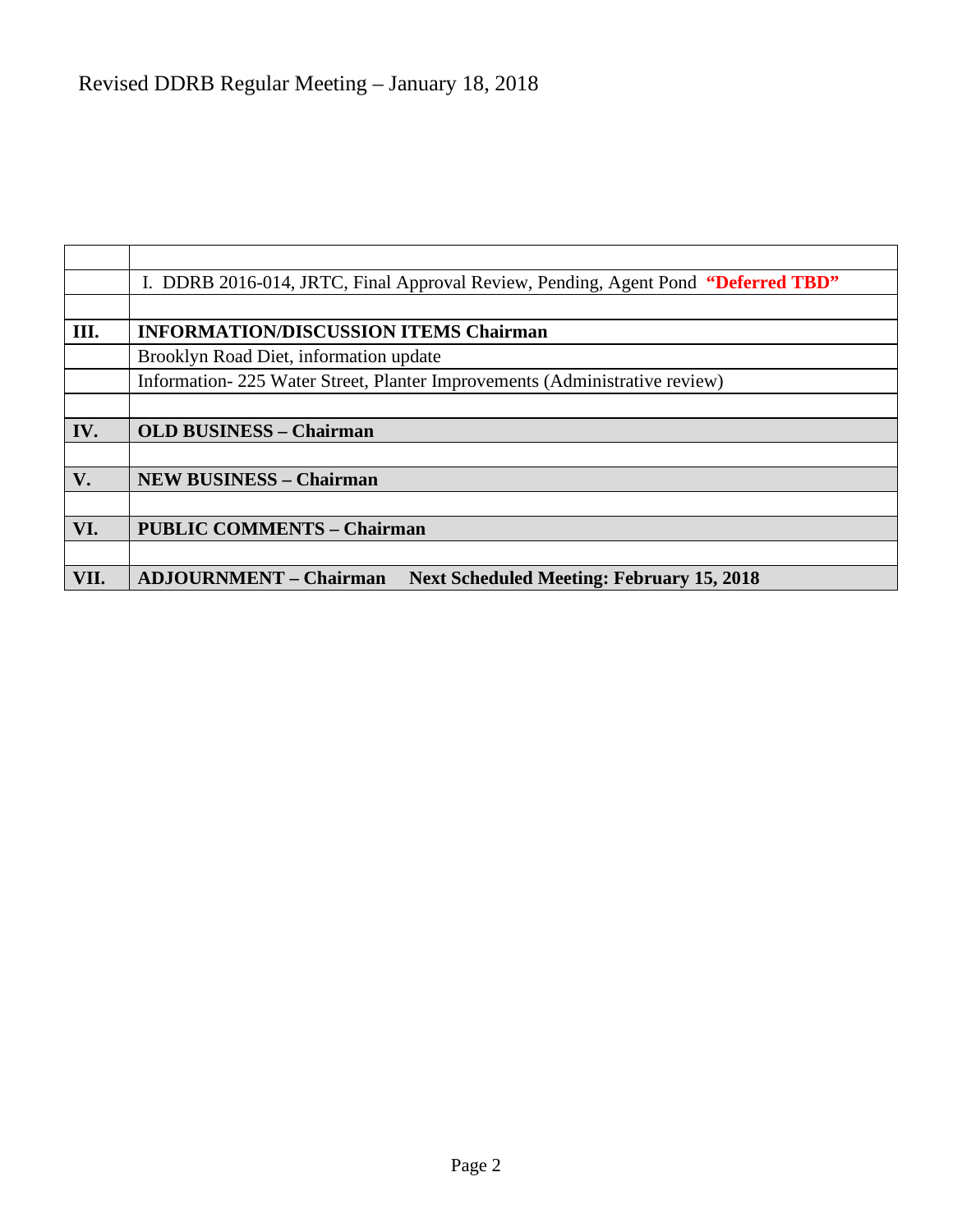

*Thursday, January 18, 2018 - 2:00 p.m.*

# *MEETING* **MINUTES**

**Board Members Present:** J. Loretta, Chair; B. Schilling, Vice Chair; T. Lee; R. Caldera; C. Davisson; and C. Harden

**Board Members Not Present:** C. Worsham and F. Jones

**DIA Staff Present:** Jim Klement, Development Redevelopment Coordinator and Karen Underwood-Eiland, Executive Assistant

**Representing Office of the Mayor:** Dr. Johnny Gaffney

**Representing Office of City Council:** Council Member Greg Anderson

**Representing Office of General Counsel:** Jason Teal

#### **I. CALL TO ORDER**

#### **Meeting Convened: 2:05 p.m.**

Chairman Loretta called the meeting to order at 2:05 p.m. and the members identified themselves for the record.

Chairman Loretta asked anyone wishing to speak on a particular project to complete a public speaker card and provide them to Karen. He also reminded Board Members to disclose any exparte communication with any of the applicants presenting projects today or conflicts of interest prior to the item being addressed by the Board.

## **II. ACTION ITEMS**

## **A. APPROVAL OF THE NOVEMBER 16, 2017 DDRB MEETING MINUTES**

# **A MOTION WAS MADE BY BOARD MEMBER LEE AND SECONDED BY BOARD MEMBER SCHILLING APPROVING THE NOVEMBER 16, 2017 DDRB MINUTES.**

## **THE MOTION PASSED UNANIMOUSLY 5-0-0.**

Board Member Caldera entered the proceedings.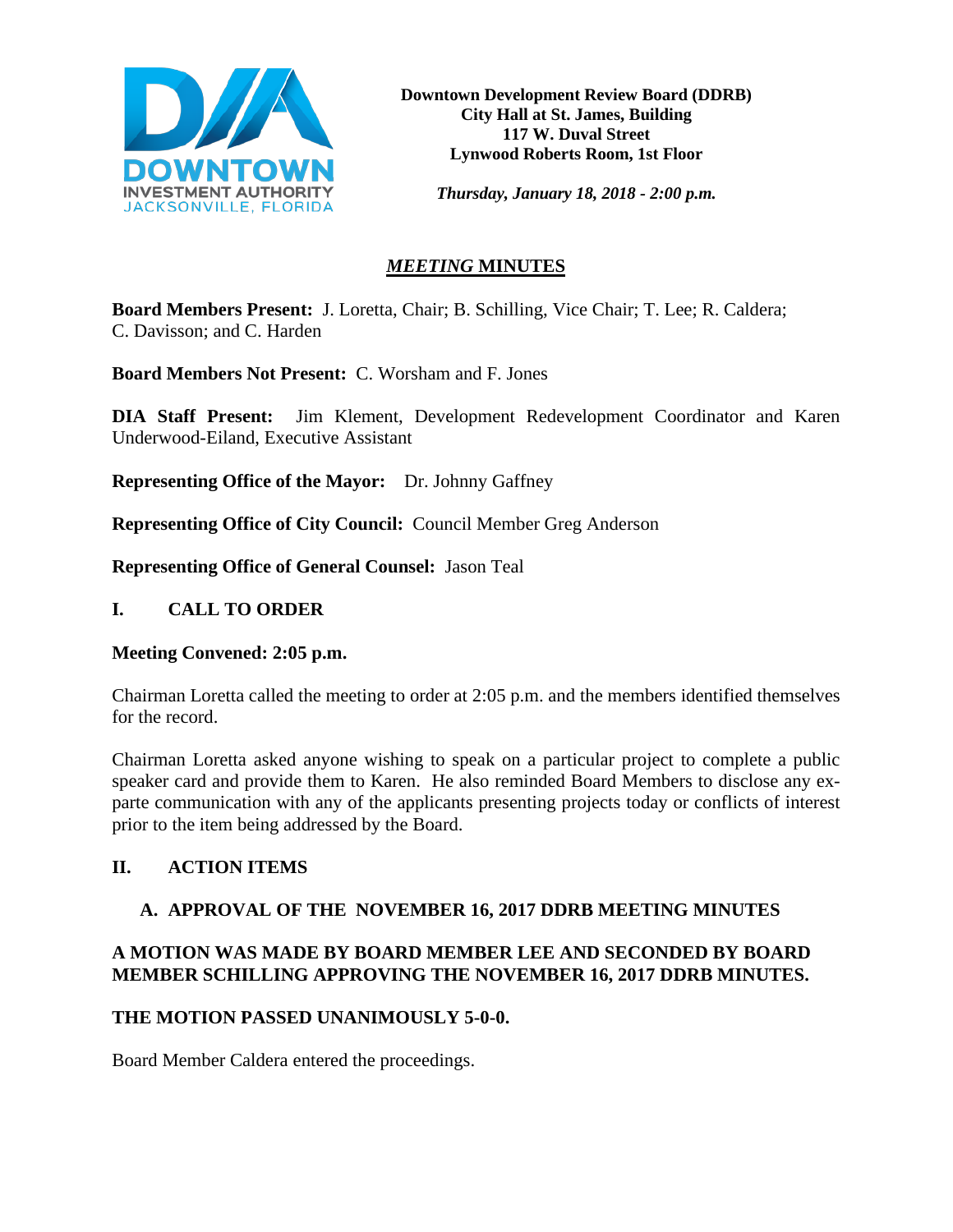Downtown Development Review Board (DDRB) – Regular Meeting Thursday, January 18, 2018 Page 2 of 7

Chairman Loretta opened the floor and recognized Pastor Pressley to come forward to speak on DDRB 2017-022.

#### **B. DDRB 2017-022, REQUEST FOR THE DORA BLOCK, FINAL APPROVAL.**

- 1. WLD-17-32 Waiver Liquor Distance, 310 Chelsea Street Restaurant
- 2. WLD-17-33 Waiver Liquor Distance, 301 Spruce Street Distillery
- 3. Final Approval with Deviations (TBD) Agent Steve Diebenow

#### **This item was deferred to February 15, 2018.**

Board Member Caldera entered the proceedings.

## **C. DDRB 2018-001, JUG HANDLE, CONCEPTUAL REVIEW, BROOKLYN RETAIL.**

Wyman Duggan provided a presentation with members of the Ferber Company and members from the design team.

**A MOTION WAS MADE BY BOARD MEMBER CALDERA AND SECONDED BY BOARD MEMBER SCHILLING APPROVING DDRB APPLICATION 2018-001, BROOKLYN PLACE, (JUG HANDLE PROPERTY – RIVERSIDE AVENUE AND LEILA STREET) DDRB CONCEPTUAL REVIEW WHICH INCLUDED:** 

- **1. DDRB Conceptual Approval of DDRB 2018-001, Brooklyn Place Development and the following conditions:**
- A. **The developer shall receive a deviation from Sec.** *656.361.16 Off-Street Parking Overlay* **to reduce the required parking prior to DDRB Final Approval to provide 90 parking spaces. Please be reminded to address the Deviation Criteria per Sec. 656.361.22 – Deviations from standards by Downtown Design Review Board; (a) thru (e).**
- **B. The developer shall provide clarification compliance with this design guideline including addressing the landscape treatment for the accessory parking lot fencing requirements both on-site and off-site and dumpster enclosure prior to DDRB Final Approval.**
- **C. The developer shall properly advertise the request for Deviation to Off-Street Parking Overlay and the Special Sign Exception as well as provide information with the request for DDRB Final Review clarifying the design for the tenant signs on the building as well as documentation and drawings showing the location, size, design, lighting and materials for the proposed Special Exception for a monument sign.**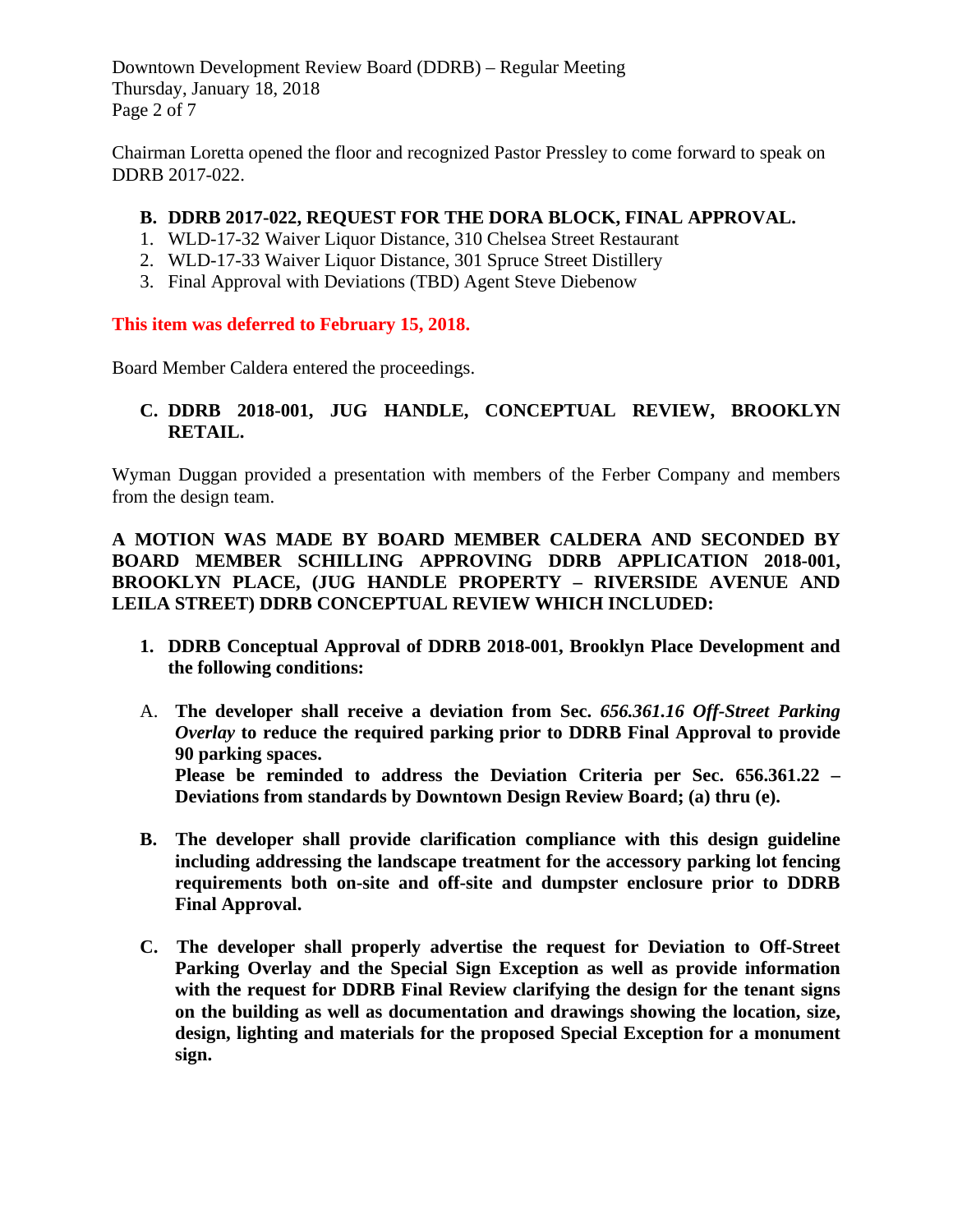Downtown Development Review Board (DDRB) – Regular Meeting Thursday, January 18, 2018 Page 3 of 7

The Board also suggested the design team explore further the following items to assure positive design solutions for the site and project:

- 1. The existing and proposed grade changes along Riverside Avenue and the proposed building development.
- 2. Explore the recommendations of the Riverside Road Diet study and the proposed building development.
- 3. Explore solutions to off-site parking lot concern with regards to internal circulation.
- 4. Explore architectural context of "Historic Brooklyn" and architectural design for proposed building development.

## **THE MOTION PASSED UNANIMOUSLY 6-0-0.**

#### **Chairman Loretta opened the floor for public comments.**

#### **D. DDRB 2018-002, EVERBANK FIELD/DAILEY'S, SPECIAL SIGN EXCEPTION**

#### **This item was deferred to February 15, 2018.**

## **E. DDRB 2018-004, 100 WEST BAY STREET, CONCEPTUAL REVIEW, FOR HOTEL INDIGO AND ROOFTOP RESTAURANT AND BAR**

Brooke Robins, Agent provided a presentation to the Board.

## **A MOTION WAS MADE BY BOARD MEMBER HARDEN AND SECONDED BY BOARD MEMBER DAVISSON APPROVING DDRB APPLICATION 2018-004, Hotel Indigo, 100 West Bay Street FOR Conceptual APPROVAL which included:**

The Board also suggested the design team explore further the following items to assure positive design solutions for the site and project:

- 1. Explore the sign area and design for the proposed reuse.
- 2. Explore up-lighting or alternative opportunities.

#### **THE MOTION PASSED UNANIMOUSLY 6-0-0.**

## **F. DDRB 2018-003, DOGTOPIA, CONCEPTUAL REVIEW, HENDRICKS AVENUE**

Thomas Duke and Mark Mechling, Mechling Engineering and Consulting, provided a presentation to the Board.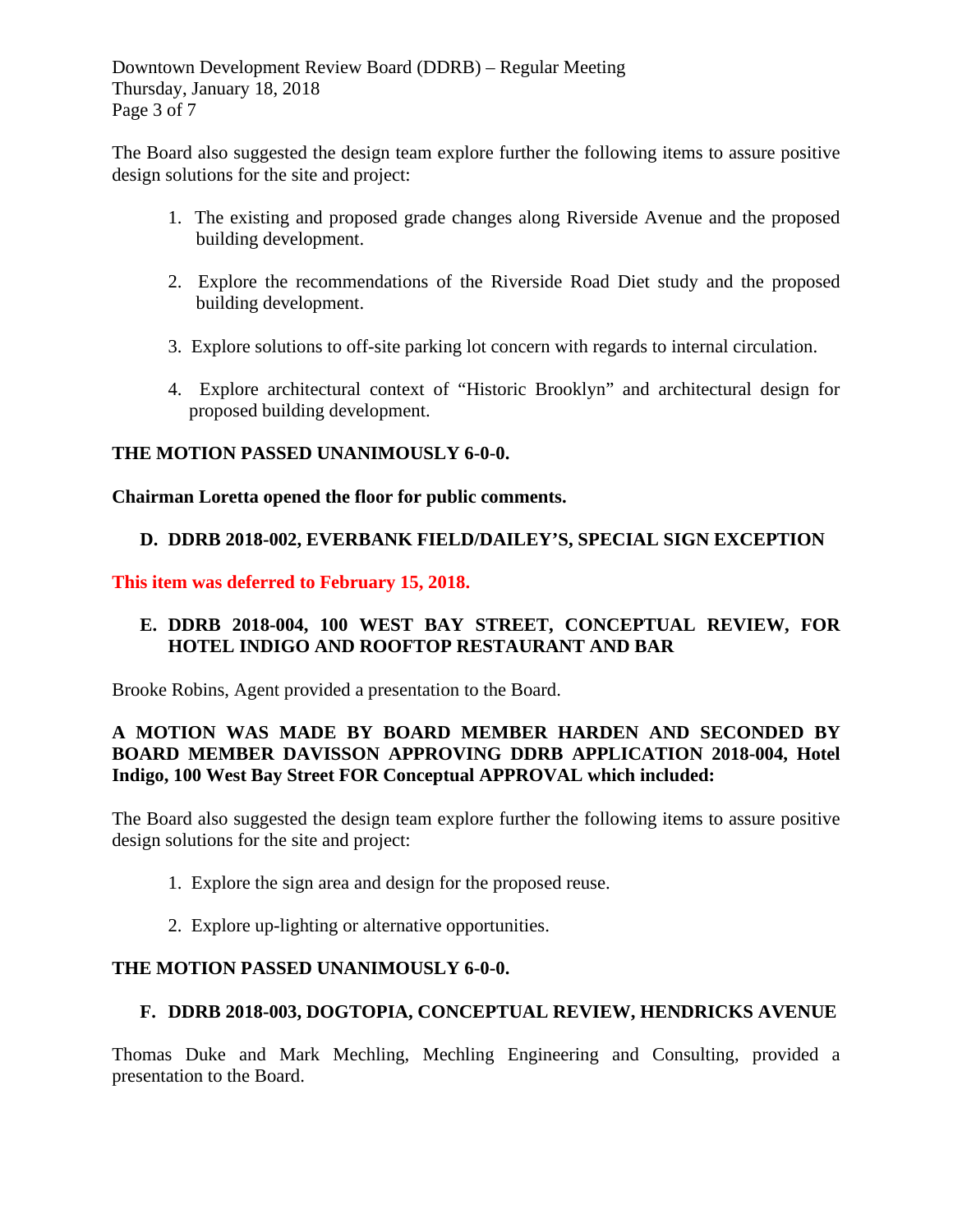**A MOTION WAS MADE BY BOARD MEMBER DAVISSON AND SECONDED BY BOARD MEMBER HARDEN APPROVING DDRB APPLICATON 2018-003, Dogtopia, (1075 Hendricks Avenue East side of Hendricks Avenue – adjacent to I-95 Overpass) FOR CONCEPTUAL APPROVAL which included:**

- **1. DDRB Conceptual Approval of DDRB 2018-003, Dogtopia, (1075 Hendricks Avenue) Development and the following conditions:**
	- **A. The developer shall receive a deviation from** *Sec. 656.361.11 Setback or "Build to" Lines* **prior to DDRB Final Approval to allow increased setback from Hendricks Avenue. Please be reminded to address the Deviation Criteria per Sec. 656.361.22 –Deviations from standards by Downtown Design Review Board; (a) thru (e).**
	- **B. The developer shall receive a deviation from** *Sec. 656.361.13 Entrances* **prior to DDRB Final Approval to reduce requirements for Louisa Street. Please be reminded to address the Deviation Criteria per Sec. 656.361.22 –Deviations from standards by Downtown Design Review Board; (a) thru (e).**
	- **C. The developer shall receive a deviation from** *Sec. 656.361.16 Off-Street Parking Overlay* **prior to DDRB Final Approval to reduce the required parking to 0 spaces. Please be reminded to address the Deviation Criteria per Sec. 656.361.22 –Deviations from standards by Downtown Design Review Board; (a) thru (e).**
	- **D. The developer shall receive a deviation from** *Sec. 656.361.17 Surface Parking, Trash, Storage, and Loading Area Screening and Landscaping requirements* **prior to DDRB Final Approval to allow dumpster access from Louisa Street and alternate fence treatment on Louisa Street. Please be reminded to address the Deviation Criteria per Sec. 656.361.22 –Deviations from standards by Downtown Design Review Board; (a) thru (e).**
	- **E. The developer shall receive a deviation from** *Sec. 656.361.18 Transparency*  **requirement prior to DDRB Final Approval to reduce transparency requirements for Hendricks Avenue and Louisa Street. Please be reminded to address the Deviation Criteria per Sec. 656.361.22 –Deviations from standards by Downtown Design Review Board; (a) thru (e).**
	- **F. The developer shall receive a deviation from** *Sec. 656.361.20 Streetscape Design Standards* **requirement prior to DDRB Final Approval for Hendricks Avenue and Louisa Street. Please be reminded to address the Deviation Criteria per Sec. 656.361.22 –Deviations from standards by Downtown Design Review Board; (a) thru (e).**

#### **THE MOTION PASSED UNANIMOUSLY 6-0.0.**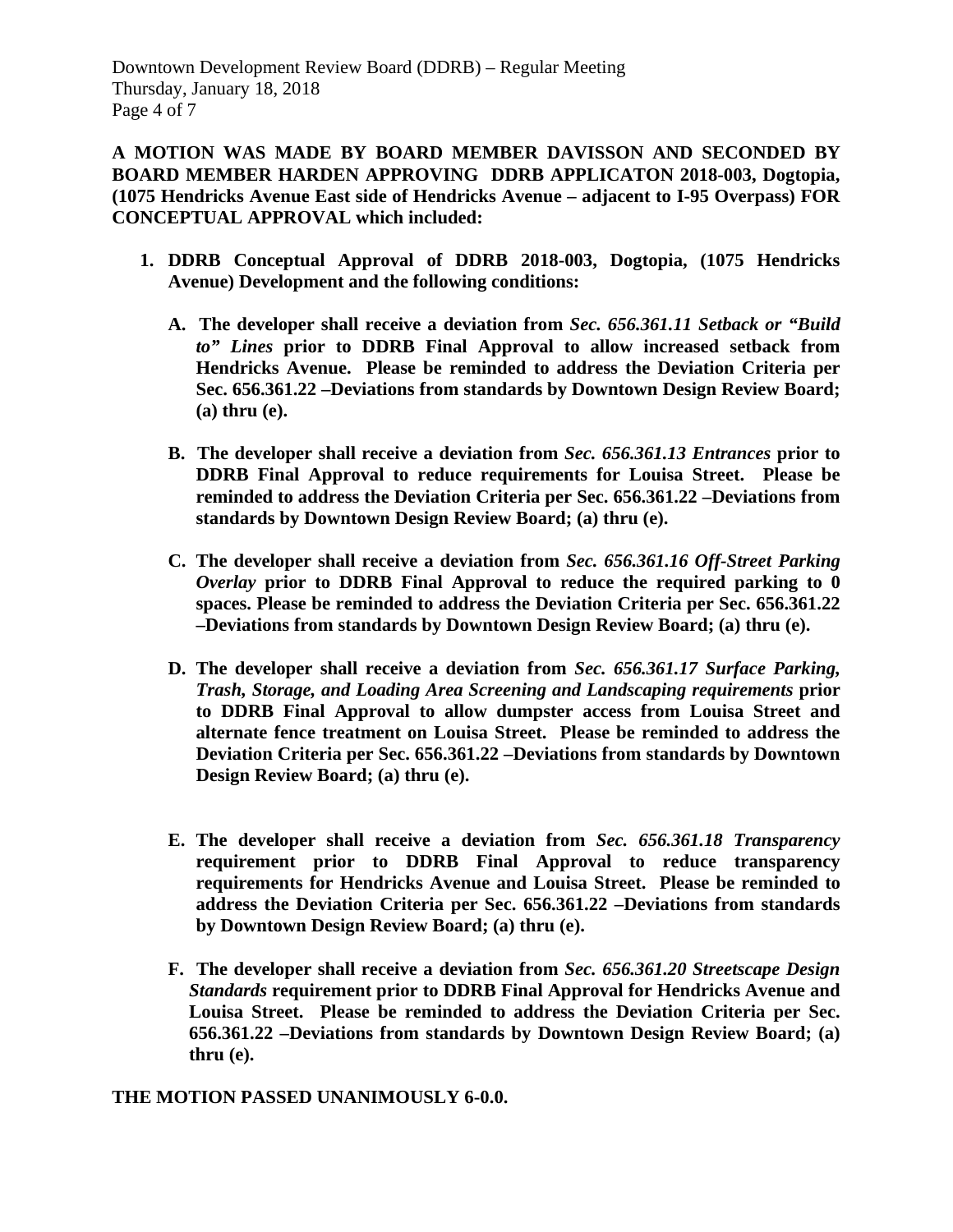A brief recess was taken from 3:30 p.m. and reconvened at 3:40 p.m.

#### **G. DDRB 2018-005 KANINE SOCIAL, CONCEPTUAL REVIEW BROOKLYN RIVERSIDE**

Lara Diettrich provided a presentation to the Board.

**A MOTION WAS MADE BY BOARD MEMBER SCHILLING AND SECONDED BY BOARD MEMBER HARDEN APPROVING DDRB APPLICATION 2018-005, Kanine Social (College Street and Rosselle Street) DDRB Conceptual Review which included**:

- **1. DDRB Conceptual Approval of DDRB 2018-005, Kanine Social Development and the following conditions:**
- **A. The developer shall receive a deviation from Sec.** *656.361.16 Off-Street Parking Overlay* **to reduce the required parking prior to DDRB Final Approval to provide 0 parking spaces. Please be reminded to address the Deviation Criteria per Sec. 656.361.22 – Deviations from standards by Downtown Design Review Board; (a) thru (e).**
- **B. The developer shall receive a deviation from** *Sec. 656.361.17 Surface Parking, Trash, Storage, and Loading Area Screening and Landscaping requirements* **prior to DDRB Final Approval to allow dumpster access off-site. Please be reminded to address the Deviation Criteria per Sec. 656.361.22 –Deviations from standards by Downtown Design Review Board; (a) thru (e).**
- **C. The developer shall receive a deviation from** *Sec. 656.361.18 Transparency*  **requirement prior to DDRB Final Approval to reduce transparency requirements for College and Rosselle Streets. Please be reminded to address the Deviation Criteria per Sec. 656.361.22 –Deviations from standards by Downtown Design Review Board; (a) thru (e).**
- **F. The developer shall receive a deviation from** *Sec. 656.361.20 Streetscape Design Standards* **requirement prior to DDRB Final Approval for College and Rosselle Streets. Please be reminded to address the Deviation Criteria per Sec. 656.361.22 – Deviations from standards by Downtown Design Review Board; (a) thru (e).**

**THE MOTION PASSED UNANIMOUSLY 6-0-0.**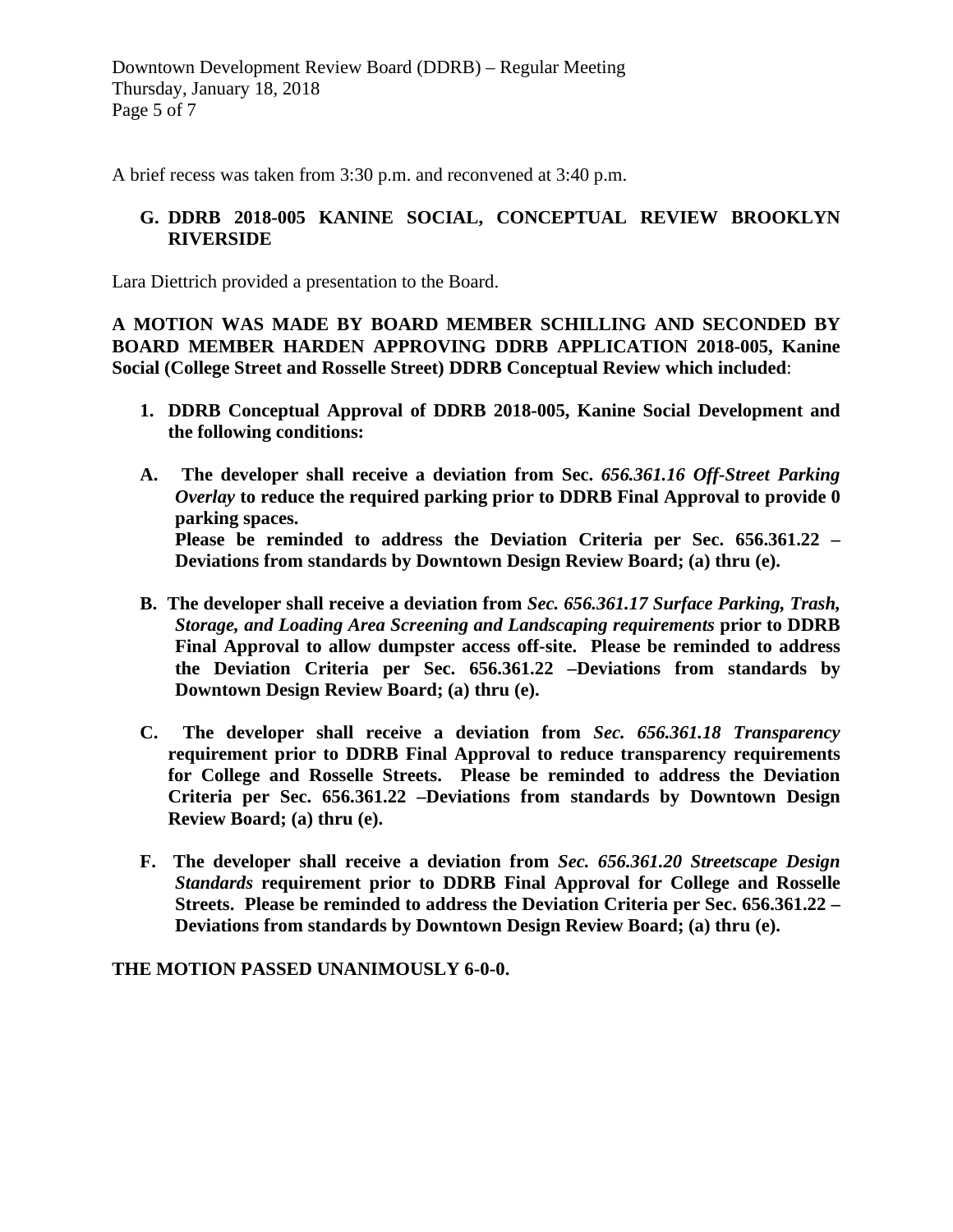Downtown Development Review Board (DDRB) – Regular Meeting Thursday, January 18, 2018 Page 6 of 7

## **H. DDRB 2018-006 PARKING GARAGE, CONCEPTUAL REVIEW, MAIN AND FORSYTH STREET.**

Jim Klement reported that a workshop was held on Wednesday, January 10, 2018 at 11: 00 a.m.

Thomas Hurst, Dasher Hurst Architect provided a presentation.

The Board Members addressed concerns and a lengthy conversation ensued regarding the site, and design for the Laura Street elevation.

Jason Teal pointed out when this project comes back for final; it does not mean it can't be deferred.

Chairman Loretta added a recommendation to the approval for an additional workshop prior to Final. He also asked for more detail at the pedestrian level of the street-scape section.

## **A MOTION WAS MADE BY BOARD MEMBER CALDERA AND SECONDED BY BOARD MEMBER HARDEN FOR AN ADDITIONAL WORKSHOP PRIOR TO FINAL.**

## **I. DDRB 2016-014, JRTC, FINAL APPROVAL REVIEW, PENDING, AGENT POND**

**This item was deferred to February 15, 2018.** 

## **III. INFORMATION/DISCUSSION ITEMS**

## **A. BROOKLYN ROAD DIET**

An update was provided by Alan Iouse

## **B. 225 WATER STREET, PLANTER IMPROVEMENTS (Administrative Review)**

Jim Klement provided an update of the history of the project.

Eric Higgins, Gresham, Smith and Partners provided a presentation and updated the Board about the planters.

The Board provided comments.

#### **IV. OLD BUSINESS NONE**

**V. NEW BUSINESS NONE**